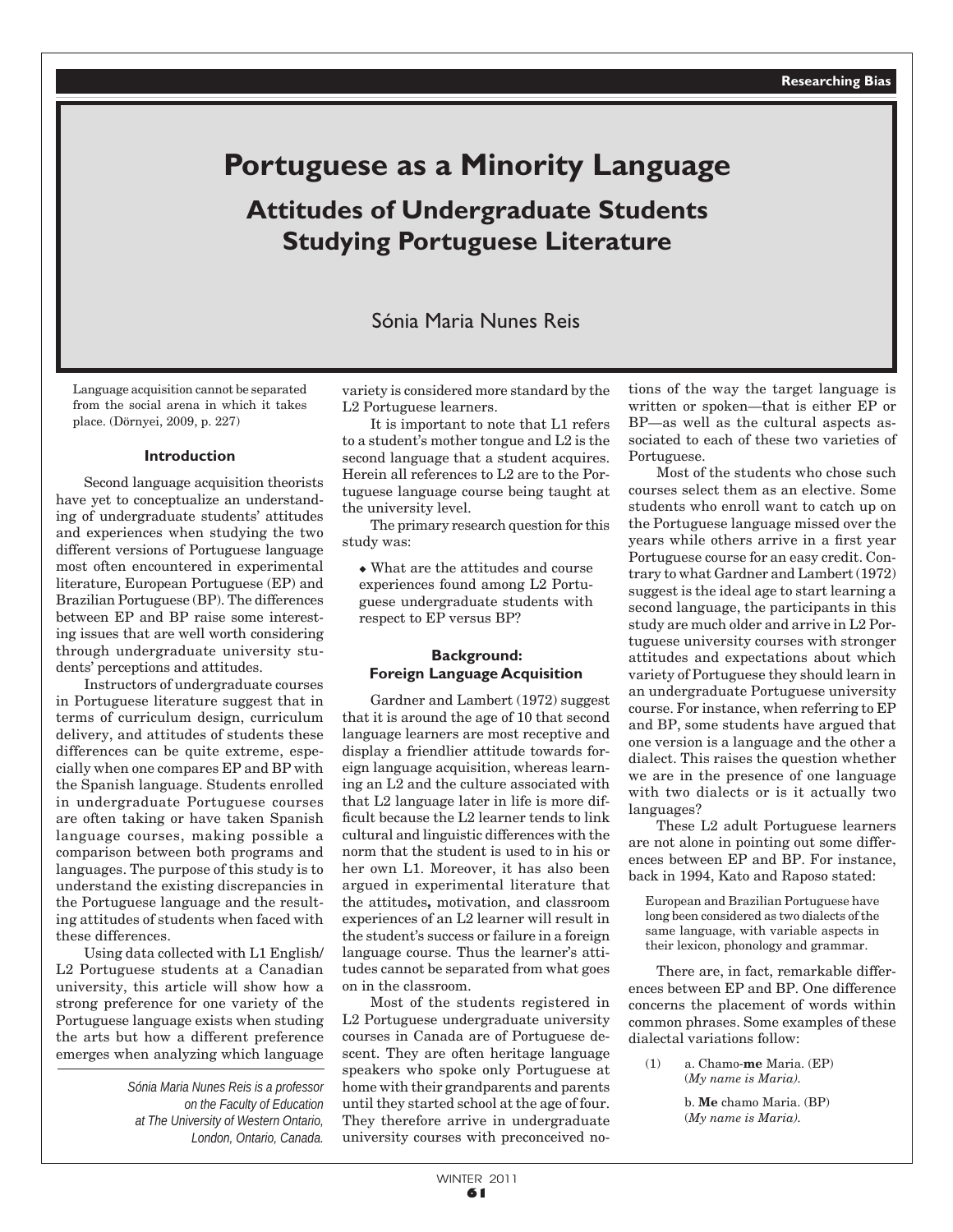### **Linguistically Diverse Students & Their Families**

(2) a. Eu vi **ele** no ano passado. (BP-spoken) (*I saw him last year).*

> b. Eu **o** vi no ano passado. (BP- written) (*I saw him last year).*

c. Eu vi-**o** no ano passado. (EP – spoken and written) (*I saw him last year).*

For purposes of this study I chose to narrow the research to focus on the attitudes and classroom experiences of the L2 Portuguese undergraduate learner, drawing on the theoretical considerations described by Dörnyei (2009) in his book *The L2 Motivational Self-System*. I felt that after looking at a vast number of other influential approaches, including Gardner (1985), Dörnyei's 2009 work seemed to be the most promising for investigating L2 learning. He offers an additional component of language learning not previously addressed that made it especially appropriate for this study.

Equally significant is that in the area of experimental literature not much has been said about the acquisition of minority languages at the university level. Most studies have focused on the L2 learner at a much younger age—Meisel, Clahsen, and Pienemann (1981), Krashen (1982), Cummins (1984), Odlin (1989), Skehan (1989), Genesee (1995), Lightbown and Spada (1999), Snow (1992), and VanPatten and Sanz (1995), among others. Although Dörnyei's work (2009) does not address any specific age group of learners, it seems to provide a long overdue break-through in the conceptualized theory of L2 acquisition.

While previously Dörnyei proposed a configuration of an L2 theory that synthesized several of the influential constructs in the field of language acquisition, the novelty of his current and more updated model in *The L2 Motivational Self System* is that it is constructed under the view that there are now three components to be taken into consideration in any L2 classroom and not just two as seen previously in Dörnyei (2005) and other research.

According to Dörnyei these three constituents are the "Ideal L2 Self," the "Ought L2 Self," and the "L2 Learning Experience" (Dörnyei, 2009). Such a conceptual ladder is what most research has been focusing on over the last two decades and thus is what I feel constitutes an important structure worth utilizing in analyzing an L2 Portuguese course.

First, the "Ideal L2 Self" is an intrinsically generated self-concept of a foreign language learner. It is an internalized ideal concept that the L2 learner has of himself or herself. Second, the "Ought L2 Self" is a more extrinsically motivated self-attainment that an individual possesses when trying to follow the norms of what he or she believes is expected in a L2 language situation. Third, the novelty in Dörnyei's reconfiguration of L2 learning (2009) suggests that the *environment* in the L2 classroom plays an important role in the learning outcomes.

# **The Language Situation in L2 Portuguese Courses**

EP and BP are two somewhat heterogeneous varieties of the Portuguese language that need to be looked at from a socio-historic dimension. BP has a long history of being spoken only and not written by the marginalized illiterate minorities at the time when Brazil was under Portuguese governance. These minority groups were for the most part slaves from the African continent who came with their own languages and gradually developed a Creole language as their native languages mixed with Portuguese. One result of this mixture of language was BP. In contrast, EP was the variety of Portuguese used almost exclusively as the written language, and thus it was seen as the standard.

William Labov (1972), one of the pioneers in the theories of language change, argues that any linguistic phenomenon must be considered from a socio-historic perspective, especially when applied to the linguistic situation between Brazil and Portugal (Weinreich, Labov, & Herzog, 1968). Thus, EP and BP are seen as two relatively heterogeneous varieties of the Portuguese language. This raises the following questions in relation to the current study: Which language variety is being learned in our L2 Portuguese undergraduate courses? Are the students seeing one variety of Portuguese as being more linguistically educated than other? Which one of the two is more vernacular?

## **Methodology**

The participants in this study were all undergraduate students who had each taken an L2 first-year Portuguese undergraduate course. Their languages were L1 English and L2 Portuguese. In this context the intent of the study was to consider:

1. The attitudes that the L2 Portuguese learners have regarding the two main varieties of Portuguese (EP and BP) (see Figure 1).

2. How the classroom experience has an impact on the attitudes of L2 Portuguese learners (see Figure 2).

The participants were each asked to comment on eight affective factors of the two versions of Portuguese: sound, expressiveness, musicality, elegance, literature, science, preciseness, and standardization. Dörnyei (2009) states that "affect"—the way by which research literature refers to emotions—has been a somewhat neglected topic in applied linguistics despite the fact that second language learning can be an emotionally taxing experience (p.219).

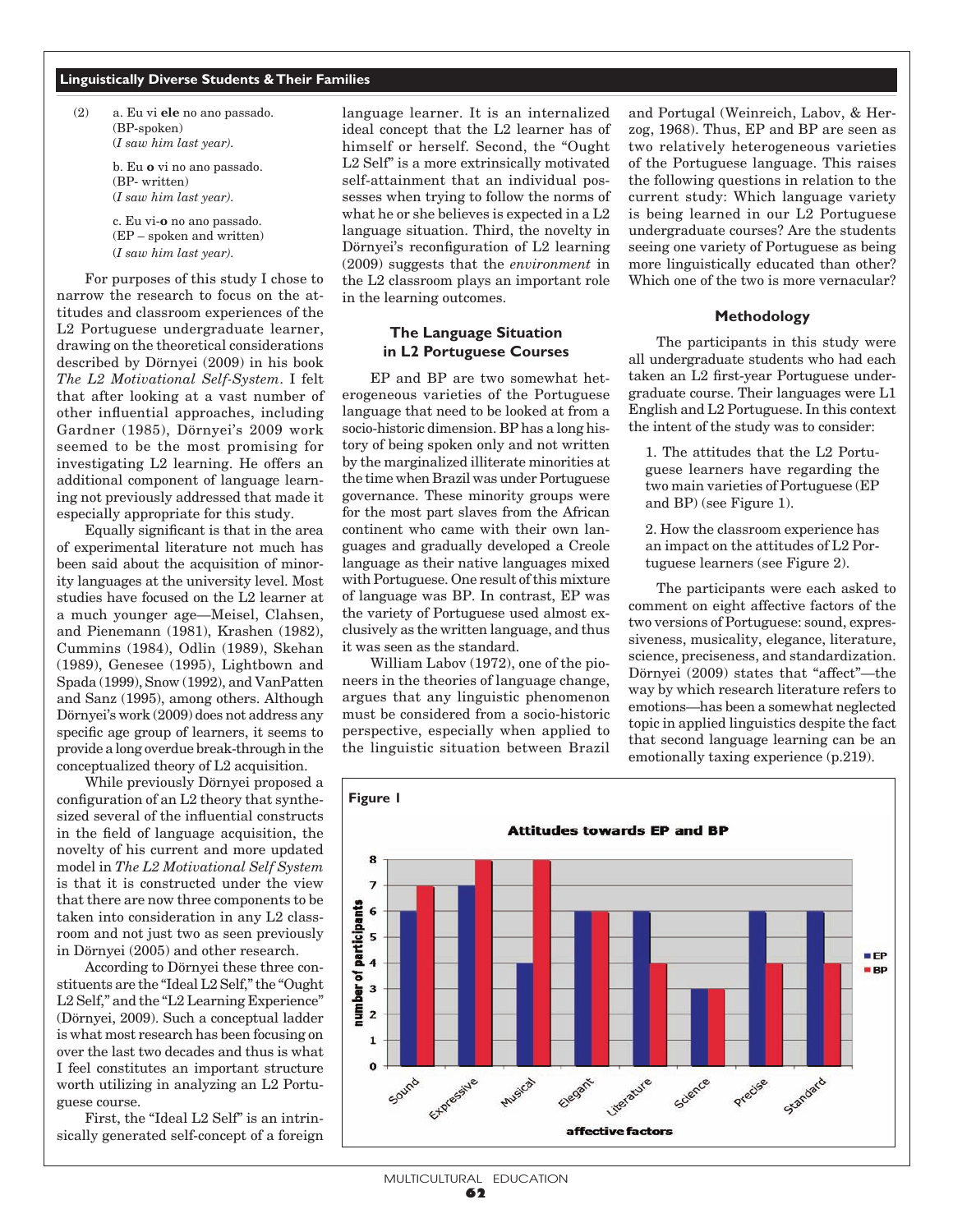#### **Researching Bias**

It is my view that one cannot separate the concepts of attitudes and motivation any more than one can separate classroom experiences from motivation. Herein lies my the justification in applying Dörnyei's most recent three-component theoretical model to this study.

The affective factors tested in this study (sound, expressiveness, musicality, elegance, literature, science, preciseness, standardization) were selected based on what L2 students traditionally identify as the distinguishing characteristics of a particular language. Dörnyei (2009) is interested in how affective traits may play a role in the learning of an L2, just as I am quite interested in understanding how affective traits effect the students' attitudes during the L2 learning process.

# **Results: Data Analysis and Discussion**

According to the data collected (see Figures 1 and 2), BP is favored in terms of how it sounds, by its expressiveness and its musicality. This is not surprising since BP has long been known as a very pleasant language to listen to. The results presented here confirm the attitude that some L2 Portuguese learners display when first enrolled in a first year L2 Portuguese course, suggesting that BP is a fun variety of Portuguese to learn.

Such results should not come as a surprise to any individual who has basic knowledge of the Brazilian variety of the Portuguese language. BP is often referred to as being very romantic in comparison to its European counterpart. In terms of the way EP and BP sound, or how expressive they both are, the results were not particularly different. With respect to musicality the results for EP (4 on a scale of 8) are considered low.

The participants found both EP and BP to be equally elegant in language structure, but EP was favored for the writing of important literary works and for its traditional function in literature. As a literary language BP was reported as not being as precise or as standard as EP. Moreover, both BP and EP are seen by these respondents as not being highly appropriate for scientific fields as they both scored very low  $(4)$ .

These data suggest that the L2 Portuguese students feel a social pressure to choose EP as the language variety more common and thus more important in literature works because it is perceived to be both more precise and more standard.

These results are not surprising, considering the linguistic attitudes experienced between Portugal and Brazil over four centuries of historic interaction between the two countries. Also, the students surveyed are English speakers and feel the pressures of a globalized world. They do not place great importance in the Portuguese language for writing in scientific fields, resulting in much lower scores in that area for both EP and BP.

Dörnyei (2009) sees the classroom experience as an important factor in the learning process and a key factor in developing increased motivation in L2 learning. Dörnyei's three-factor concept, stated as a "third possible attractor basin to [the] motivational landscape" (p. 218), further explicates the L2 learning experience, a topic that has been debated over recent years, especially in the education field.

One important aspect to consider, as Dörnyei suggests, is that the teacher, the curriculum, the student peers, and the overall experience each play a critical role in the attitudes and motivation of the L2 learner. I believe this is true regardless of the students' age. Most experimental literature in this area tends to focus on younger learners, but I suggest that these are really important factors in any L2 classroom regardless of a student's age. The students need to be actively involved in the learning process if we want them to be successful. At all age levels the information and materials presented in class shape a student's perceptions and attitudes towards the targeted L2 language and its culture.

As displayed in Figure 2, the respondents in this study clearly reveal that there is a strong presence of EP in the classes they are taking. The professors are teaching mostly EP, the course materials are coming for the most part from Portugal, and their content is consistently focused on EP. Not surprisingly, the instructors' knowledge is mostly focused on EP as Portugal tends be their country of origin. The study participants also suggest that the other students in their classes would prefer to learn EP rather than BP if given a choice. Thus, one may conclude that BP is receiving minimal importance in the classrooms of our study participants.

Dörnyei (2009) suggests the existence of *one* of the *three* suggested components is sufficient to influence and guide an L2 learner. In this study, the working knowledge of the course instructors who come from EP backgrounds serves as a clear indicator of where these students are headed with respect to one variety of Portuguese over the other.

# **Conclusion and Future Research Possibilities**

As expressed in the attitudes and intrinsic and extrinsic motivation revealed among L2 Portuguese learners with respect to EP and BP, BP receives great importance in the arts based on the way it sounds, its expressiveness, and how musical it is when compared with EP. On the other hand, EP is clearly the favored language for writing and it is also considered to be more precise and standard.